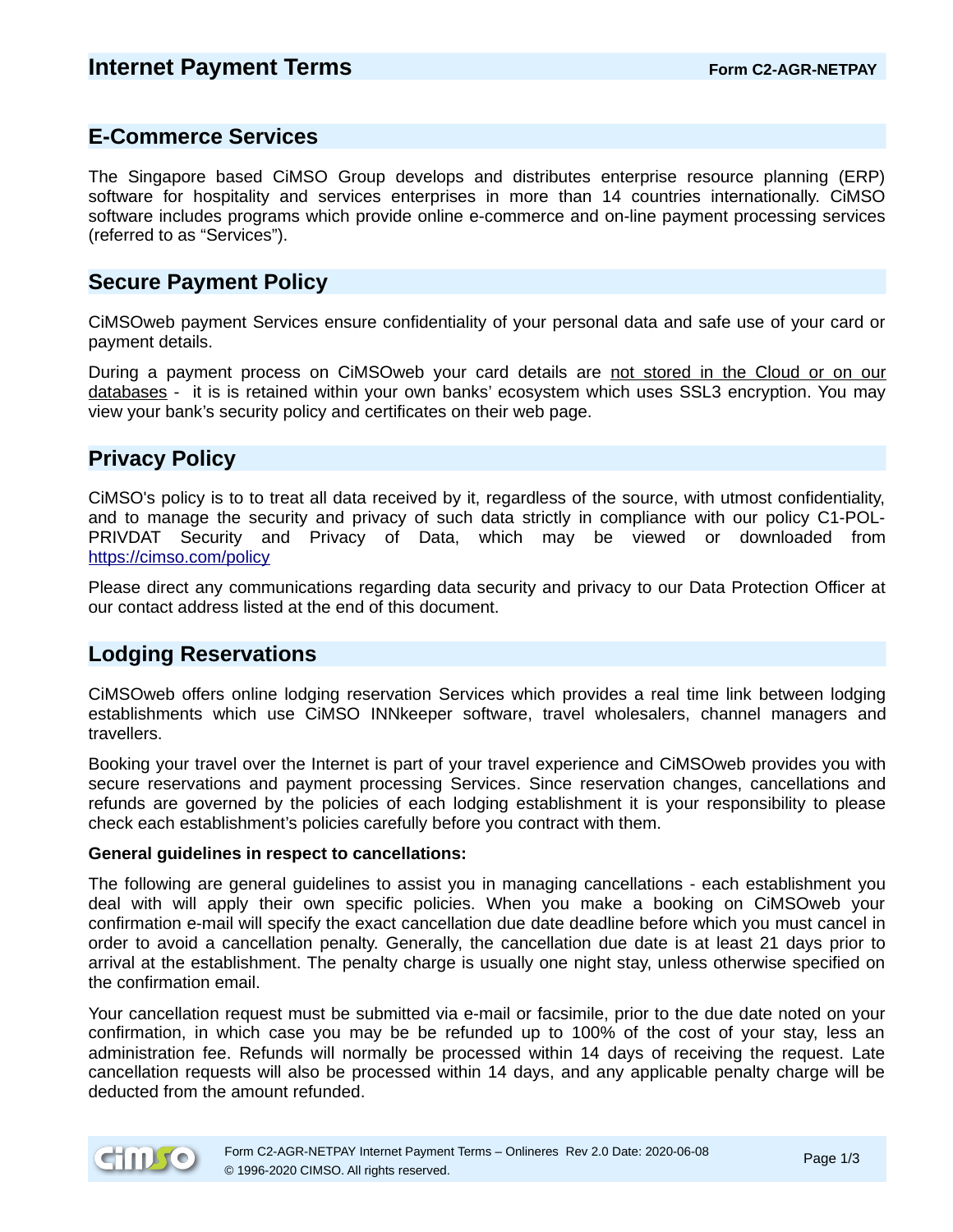# **Internet Payment Terms** *CONDERGY CONDERGY* **Form C2-AGR-NETPAY**

Failure to arrive at your lodging establishment will be treated as a late cancellation and will usually incur a minimum cancellation fee of one (1) room night per booking, unless otherwise specified in the confirmation email. Please notify the lodging establishment of your cancellation as soon as possible.

#### **General guidelines in respect to shortened stay:**

Shortened stay will be refunded directly by the establishment, usually net of any penalty charges. Some refunds may take several weeks due to the establishment's administration process. Please check the refund amount and period with the lodging establishment, prior to your departure.

Establishments may apply a penalty charge to a shortened stay at late notice. Please also note that shortening your stay during the high season, periods of high occupancy, during trade fairs and conventions, or failure to cancel your reservation prior to the due date noted on your confirmation may result in a penalty charge being imposed by the hotel. If a penalty charge is incurred, this will be deducted from the amount refunded. Any changes to your reservation must be made directly with the lodging establishment as soon as possible.

Should you experience any problems with cancellations or refunds, please contact us at at our contact address listed at the end of this document.

## **Disclaimer**

CiMSO makes every effort to ensure that any materials or rates displayed on this website are accurate as at the date of issue. Changes in market conditions or circumstances may occur after the issue date which may make information displayed on this website no longer accurate or no longer reflect the current position. CiMSO hereby expressly disclaims any representation, warranty or undertaking in relation to the accuracy, completeness, quality or adequacy of any contents of this website.

While CiMSOweb makes every effort to work with lodging establishments which provide an acceptable standard of service and accommodation for the price paid, we hereby expressly disclaim any representation, warranty or undertaking in relation to the quality or adequacy of any lodging establishment listed on our website.

CiMSO may, in its sole discretion, change this agreement or any part thereof at any time without notice.

# **Acceptable Use Policy**

By using the CiMSO e-commerce Services you accept responsibility to comply with all applicable laws in relation to your use of the Services, regardless of the purpose of the use, and you specifically undertake to adhere to the terms of this policy.

### **Prohibited Activities**

You may not use the Services for activities that violate any law, statute, ordinance or regulation, or that relate to:

- transactions involving (a) drugs, narcotics, unlawful substances or controlled products that present a risk to consumer safety, (b) stolen goods and unauthorised copies of copyrighted materials or virtual goods;
- goods, materials or services which (a) promote hate, violence, racism or racial intolerance, (b) are considered obscene or sexually oriented, (c) encourage, promote, facilitate or instruct others to engage in human trafficking, slavery or child labour and exploitation;
- transactions that show the personal information of third parties in violation of applicable law;